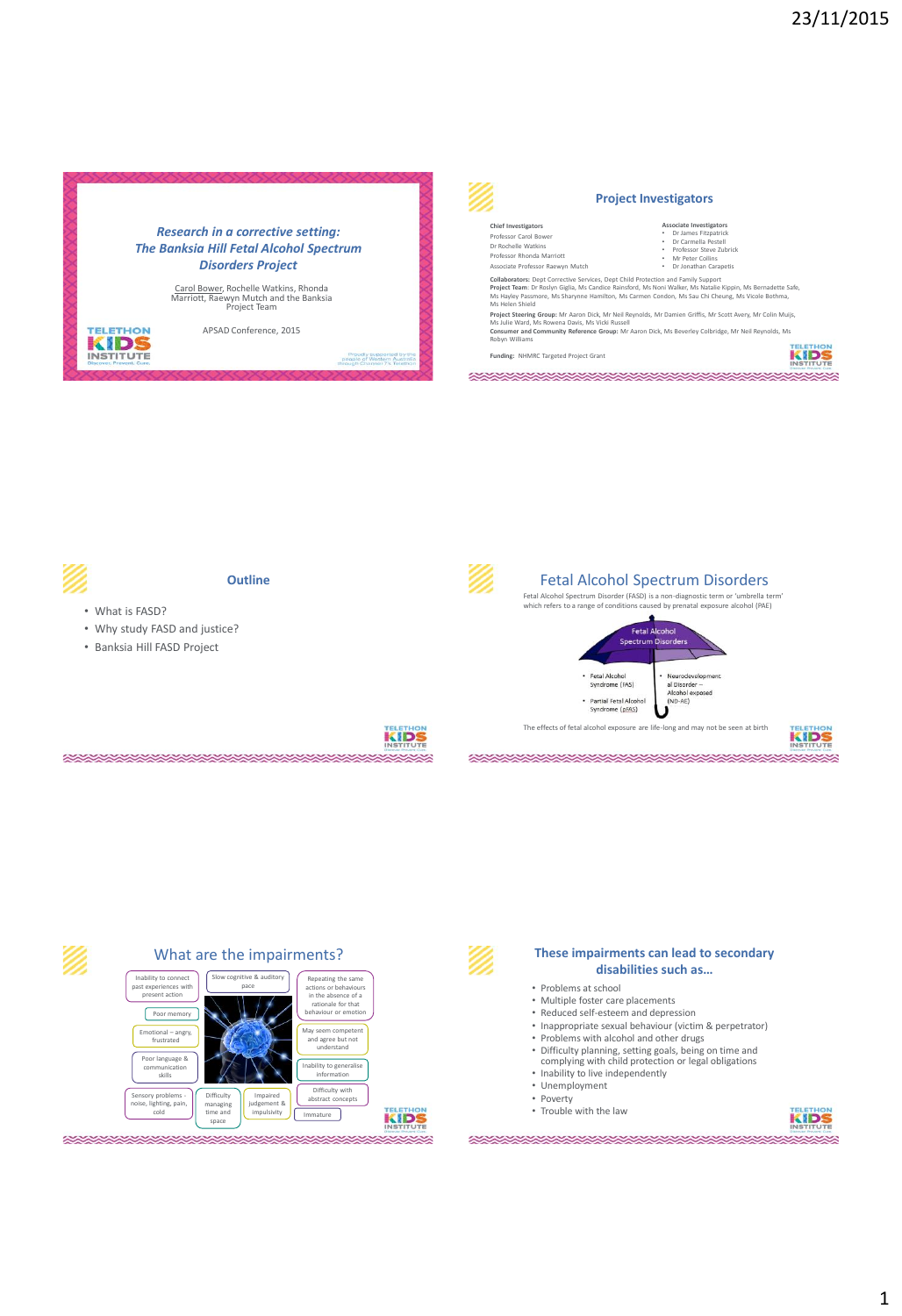

#### **FASD in the Justice System – international evidence**

- 2011 systematic review 19x greater risk of individual with FASD to be incarcerated $1$
- Canadian data 23% youth in juvenile detention had FASD<sup>2</sup>
- US data of individuals with FASD, 60% had contact with the law<sup>3</sup>

References 1. Popover et al, 2011 2. Fast, Conroy, Loock, 1999 3. Streissguth et al, 2004 





#### **In Australia?**

# **No Australian data**

- **Groundswell of support for action**<br> **Croundswell of support for action**  $\bullet$ <br> **Croundswell of Support Trum** (*Croop Time Time for Doing Indigenous youth in the criminal justice system.* **2011**,<br> *Parliament of the Comm*
- 
- 
- 

**XXXXXXXXXXXXXXXXXXXXXXXXXXXX** 

KID



*"In summary, people who suffer from FASD are likely to be predisposed to offending behaviour, and they are likely to be significantly disadvantaged at virtually every point in the criminal justice system.*

*It is, I think, poignant to recall that people suffer from this condition through no fault of their own. There is, I think, room for the view that our current processes do not fairly and justly deal with people who suffer from this condition."* 

Chief Justice Wayne Martin, Chief Justice of Western Australia, *Transcript of Evidence*, 20 June 2012

*RANDARINA RANDARI RANDARI RANDARI SURUPANE DE SUE ESPERANTO DE SUE ESPERANTO DE SUE ESPERANTO E ESPERANTO E* 

KIDS



#### **Banksia Hill FASD Proje**ct

Objectives:

- Establish the first Australian estimate of FASD in young people in detention
- Provide a workforce development strategy for correctional staff that will support a model of management for young people with FASD in detention

• Ethics approval:

- Western Australian Aboriginal Health Ethics Committee (WAAHEC) approval (HREC Approval Number: 582)
- Human Research Ethics Committee (HREC), University of Western Australia (HREC Approval Number: RA/4/1/7116)



BANKSIA HILI

# **Setting up the study**

- Collaboration
- Consultation
- Flexibility
- Acknowledgement of complexities of environment
- Support for study staff

**SANDA SANDA SANDA SA**